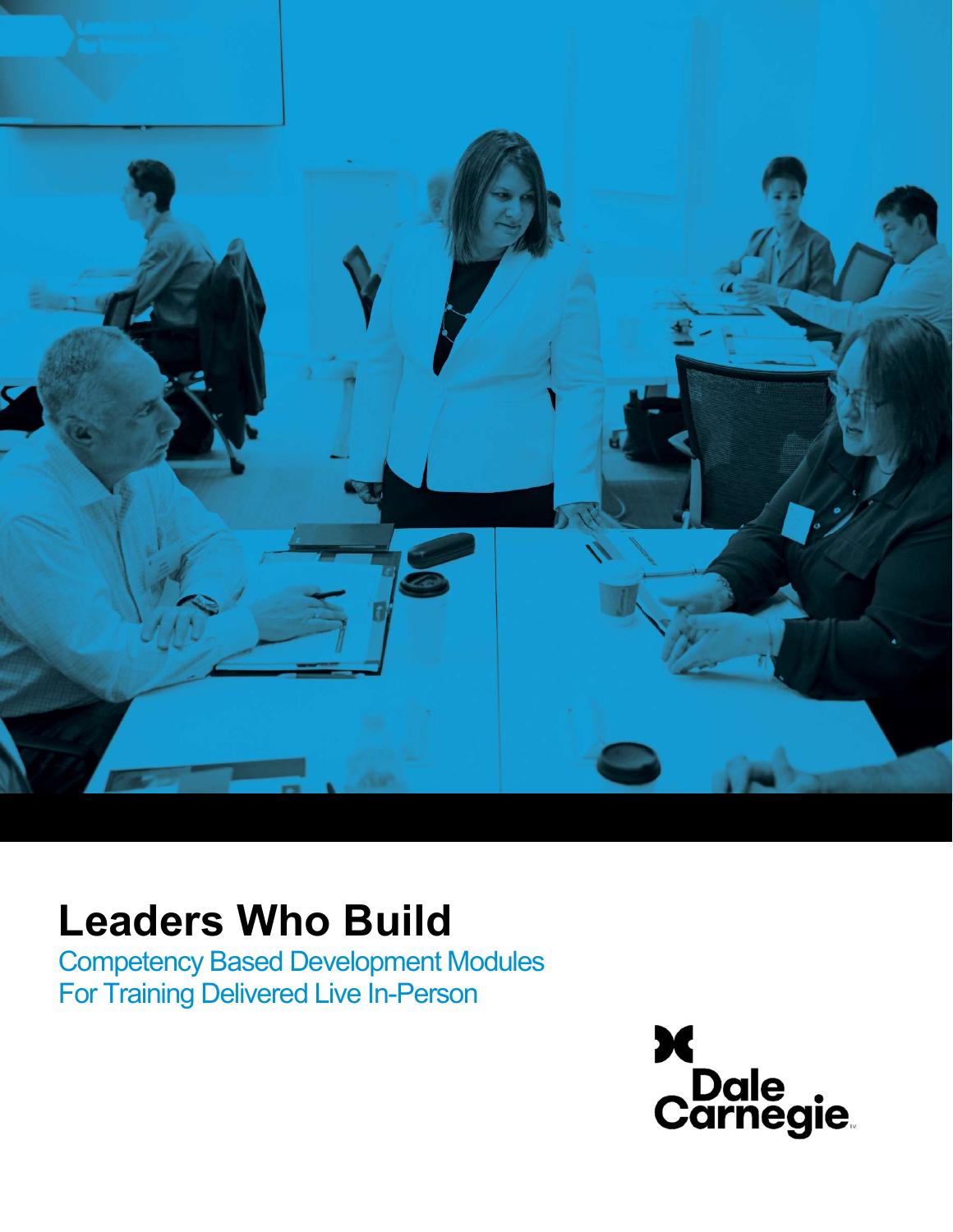### Build Trust, Credibility, And Respect

Research by Dale Carnegie Japan found that the emotional trigger that drives employee engagement is trust. Yet some statistics say that a staggering 40% of employees don't trust management. This creates a conundrum, because employees are motivated by working in a trusting environment, yet too many times find themselves in one where they lack this foundation. As a leader, it's your responsibility to avoid this gap by fostering a culture of trust, and that starts with building trust between yourself and each team member. A relationship grounded in trust spawns credibility and respect which shores a culture that works harder together.

In this module, you learn the difference between trust, credibility, and respect, and how their nuances contribute to your ability to lead people to great heights. Building and restoring trust is not easy, but using the right techniques and tools will engender a healthy environment that engages people and ensures you retain them.

#### Completion of this module will empower participants to:

- Discern the differences between trust, credibility, and respect and how they interconnect
- Cultivate a trust-based work environment using proven principles
- Restore broken trust and maintain trusting relationships moving forward
- Appreciate how trust is cornerstone to employee engagement and retention

Primary Competencies: Interpersonal Skills, Professionalism Related Competencies: Values, Leadership

### Business Professionalism 101

Proper business etiquette a lost art. Many individuals whom claim to be "professionals" lack a basic understanding of how to present themselves. This often occurs when employees are promoted into positions that require them to be an active face of the company. One who does not communicate with customers on a regular basis may suddenly be required to do so daily, without ever receiving training on how to interact properly.

In this module, you'll learn the importance of making others feel the way you intend for them to feel – comfortable. You'll learn the importance of introductions, how best to conduct yourself at a business meeting or dinner, and you'll learn the value of a thank you note. Emily Post lives!

#### Completion of this module will empower participants to:

- Understand the role of good manners in business
- Apply guidelines for interacting comfortably in business and social situations
- Be confident in representing themselves or their organization
- Demonstrate etiquette to boost their professional image

#### Primary Competencies: Professionalism Related Competencies: Interpersonal Skills, Attitude, Leadership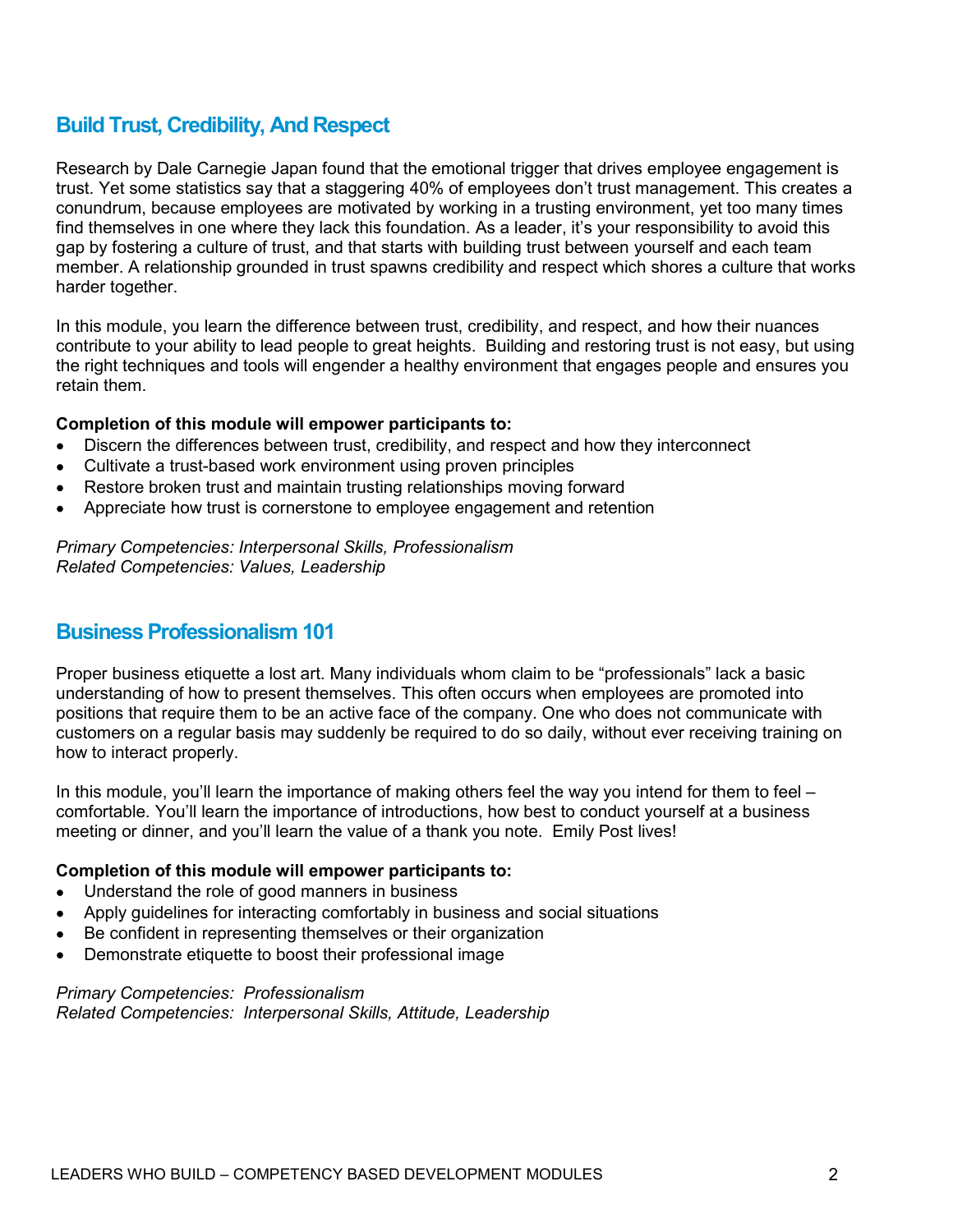### Coach for Performance Improvement

In order to improve someone's performance, you have to first establish a goal. With a clear target to reach, a leader can properly evaluate both individual and team performance and guide them, more efficiently, to the finish line. By holding team members accountable and encouraging them along the way, a great coach keeps them motivated and open to opportunities for growth.

In this module, you discuss the importance of goal setting, and evaluate how to achieve those goals. You will follow a proven coaching process designed to improve performance, and you'll identify additional methods for developing your team members to become outstanding performers.

### Completion of this module will empower participants to:

- Describe the Cycle of Growth and Change and how it relates to training and development
- Apply the steps of the Coaching Process to improve performance in others
- Establish individual and team performance goals
- Identify additional opportunities to develop people to become their best self

Primary Competencies: Leadership, Human Resource Management, Accountability Related Competencies: Professionalism, Influence

### Coaching: Supportive and Directive Approaches

Anytime a person speaks or acts, you have an opportunity to give feedback. Your response lets the person know you are paying attention, and that you have genuine interest. Feedback shouldn't be oneway, but a dialogue that encourages idea sharing, collaborative problem solving and accountability.

In this module, you examine what situations call for which type of feedback. You learn to offer positive feedback to encourage others to build on their strengths. You also discover ways to offer constructive criticism without being discouraging and recognize the value that giving feedback has on individual, team, and organizational growth.

#### Completion of this module will empower participants to:

- Recognize the need for different types of feedback
- Help people build on their strengths through positive feedback
- Use corrective feedback to encourage behavior change
- View giving feedback as a way to enhance relationships and overall performance

Primary Competencies: Communication, Interpersonal Skills, External Awareness Related Competencies: Change Management, Adaptability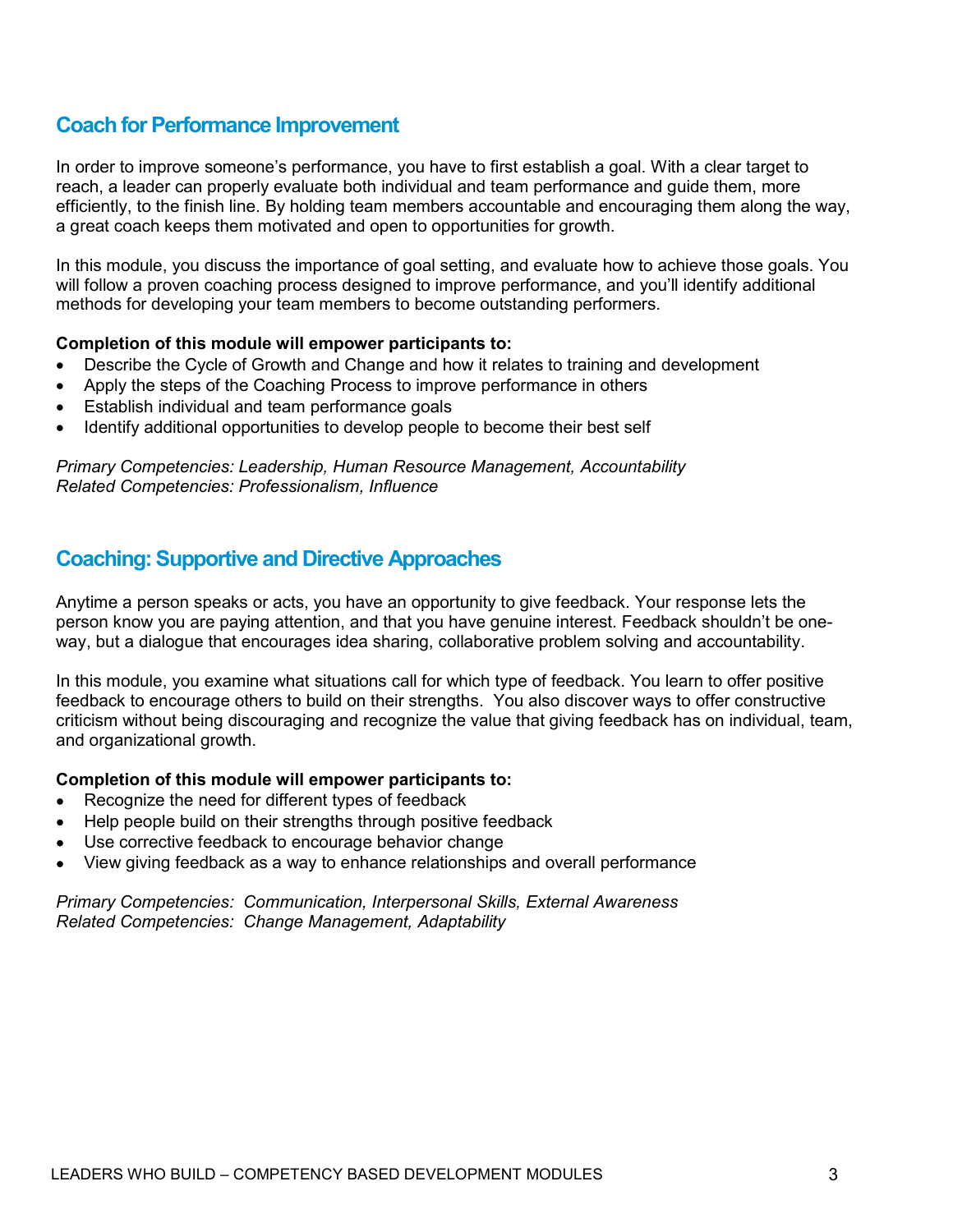# Communicate to Lead

A recent survey of Fortune 1000 firms determined that the ability to persuade others is one of the top 10 skills required of strong leaders.

The ability to persuade others requires discovering what's important to others and what influences their actions. That insight comes from listening. Bestselling author and highly respected leadership consultant, Marshall Goldsmith, asserts that 80% of learning from others is based on how well you listen. Listening is not a passive activity, but rather a highly active process. When you genuinely listen to someone, without anticipating your reply, you build understanding, trust, and respect – all qualities that increase your chance at responding with a relevant and persuasive reply.

This module equips leaders with techniques to master the art of listening. Exceptional listening skills and the ability to convince others to a particular way of thinking sets great leaders apart.

### Completion of this module will empower participants to:

- Discover how to influence action
- Demonstrate effective questioning and listening skills that strengthen relationships
- Consider various forms of communication and their impact
- Create feedback opportunities throughout the communication process

Primary Competencies: Communication Related Competencies: Influence, Leadership

### Conflict Management

As long as there is more than one person working on a project, there can be conflict. But conflict can be viewed in a positive light. Conflict is usually the result of opposing viewpoints, but if you consider it as a natural sharing of ideas, it can be beneficial. With a clear understanding of the issues and the personalities involved, a good manager can resolve conflict quickly and effectively.

In this module, you explore practical ways to manage conflict within your organization. You learn to use proven tools and methods to expose issues, discuss them objectively, and find a neutral solution.

#### Completion of this module will empower participants to:

- Recognize the upside of conflict
- Analyze conflict within their organization
- Recognize their conflict response style
- Apply a variety of strategies for managing conflict

Primary Competencies: Conflict Resolution Related Competencies: External Awareness, Initiative, Leadership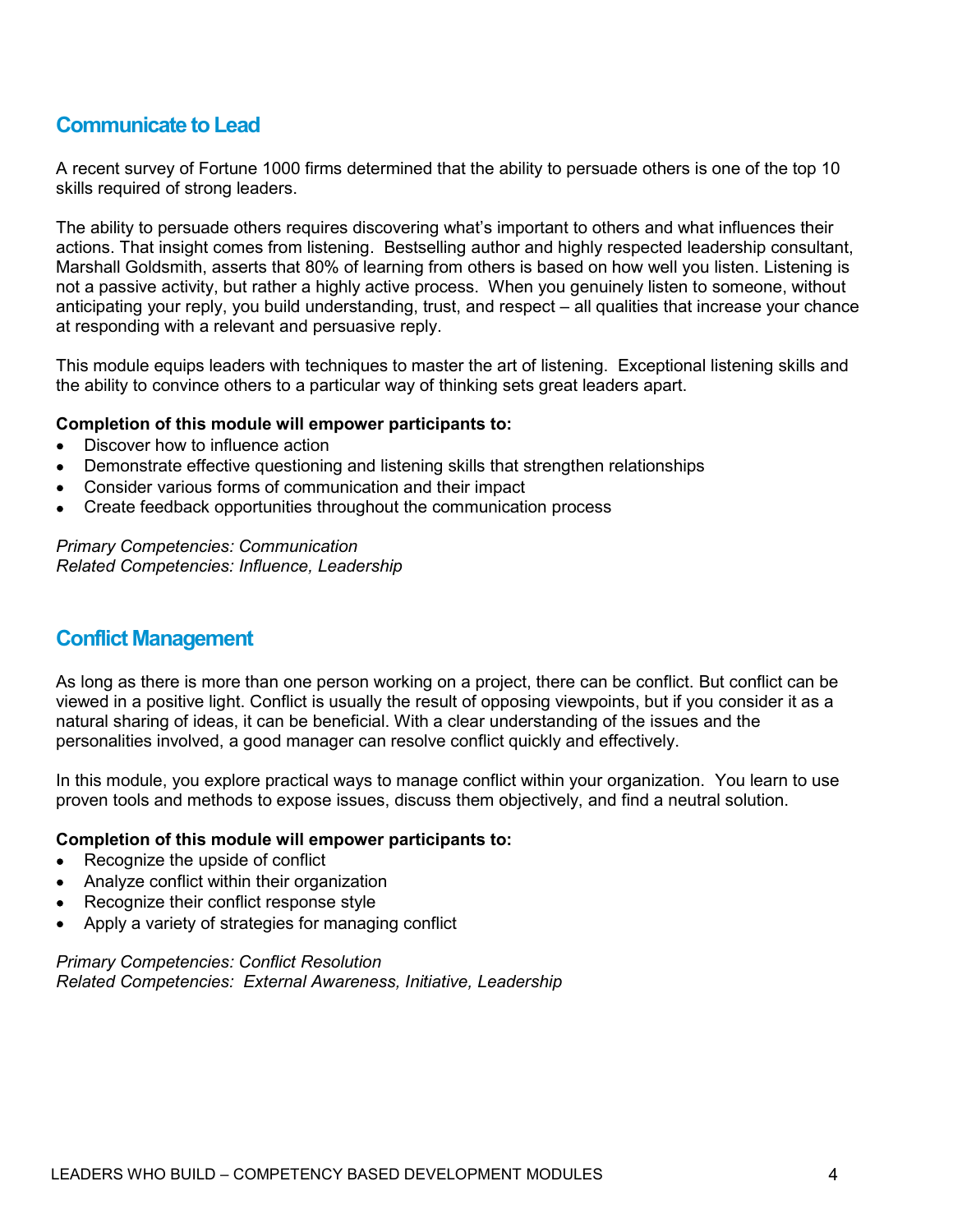# **Delegation**

Delegation is the process of sharing responsibility to achieve optimum results. Once a plan has been outlined and leaders have determined the ultimate objectives, they collaborate with their team on the plan of action.

This module enables managers to demonstrate the steps of the delegation process, which entails developing team members to accept additional responsibilities without losing sight of their central leadership responsibility-- the bottom line!

### Completion of this module will empower participants to:

- Delegate tasks and responsibilities to develop others and optimize outcomes
- Plan and prepare for a delegation discussion
- Communicate clear performance standards for follow-up and accountability
- Understand and apply the Delegation

Primary Competencies: Accountability, Human Resource Management Related Competencies: Interpersonal Skills, Diversity, Leadership

# Developing Personal Leadership

It's time to do some soul searching. What kind of leader do you want to be, and how can you make that happen? Are you leading by example? Is your leadership style the best it can be? Are you getting the best results for yourself, your team, and your organization? To develop your most effective personal leadership style, you should consider each of those questions and focus on establishing a style that will enable you to achieve all your goals.

In this module, you discover the differences between leadership and management, and learn the common elements that will help you to succeed at both. You learn leadership values and work toward creating your own personal style as a leader. You will complete this module with a greater understanding of yourself, and a clearer understanding of how to become the leader that you aspire to be.

#### Completion of this module will empower participants to:

- Understand leadership and management and the related drivers for success
- Describe leadership experiences and values
- "Innerview" to open the lines of communication and build trust
- Create a personal vision as a leader and manager

Primary Competencies: Interpersonal Skills, Leadership Related Competencies: Vision, Communication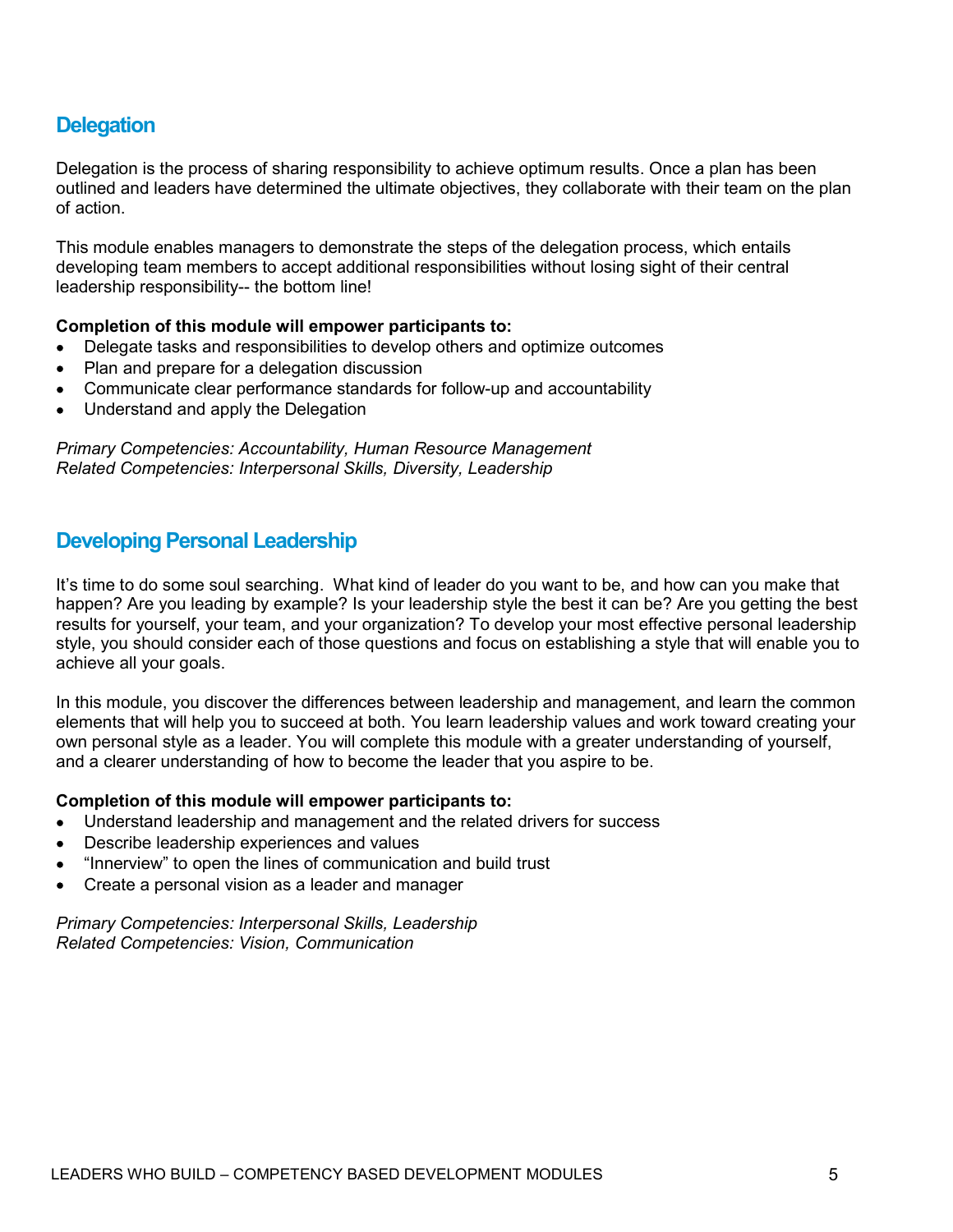### Ethical Leadership

To make solid ethical choices, we must first establish ethical boundaries, and learn to stand firmly within them. The best leaders are those with strong character, unwilling to compromise their integrity for any reason. They have boundaries, and they do not cross the line.

In this module, you solidify your own personal code of ethics by establishing ethical boundaries. You examine your own personal experiences and the experiences of others to determine the best approaches in ethical decision-making. You will resolve to be an ethical role model whose values are the driving force of your success. For most people, this module will be a refresher course on how to do the right thing. Always.

#### Completion of this module will empower participants to:

- Determine their ethical boundaries
- Be a role model for ethical values and principles
- Make decisions based on ethics
- Earn high regard and respect inside and outside their organization

Primary Competencies: Values, Leadership, Accountability Related Competencies External Awareness

### Handling Mistakes

Good leaders understand that when an associate makes a mistake, it's not time for a chewing out. Instead, they rely on the Dale Carnegie Human Relations Principles, and treat the employee with respect as they collaborate on a path to progress. Let's face it. You get more flies with honey than you do with vinegar!

In this module, leaders learn to address team members' mistakes in a manner that is constructive, not demoralizing. You follow a road map to solutions for correcting the error. You'll discover that in the process, you strengthen your relationship with your associate and achieve more together.

### Completion of this module will empower participants to:

- **Effectively address mistakes using an empathetic approach**
- Retain valuable associates by treating them with respect when addressing their mistakes
- Help team members see mistakes as an opportunity to learn and grow
- Maintain control by managing R.A.M.E. (Reasonable, Allowable Margin of Error)

Primary Competencies: Communication, Conflict Resolution Related Competencies: Interpersonal Skills, Human Resource Management, Leadership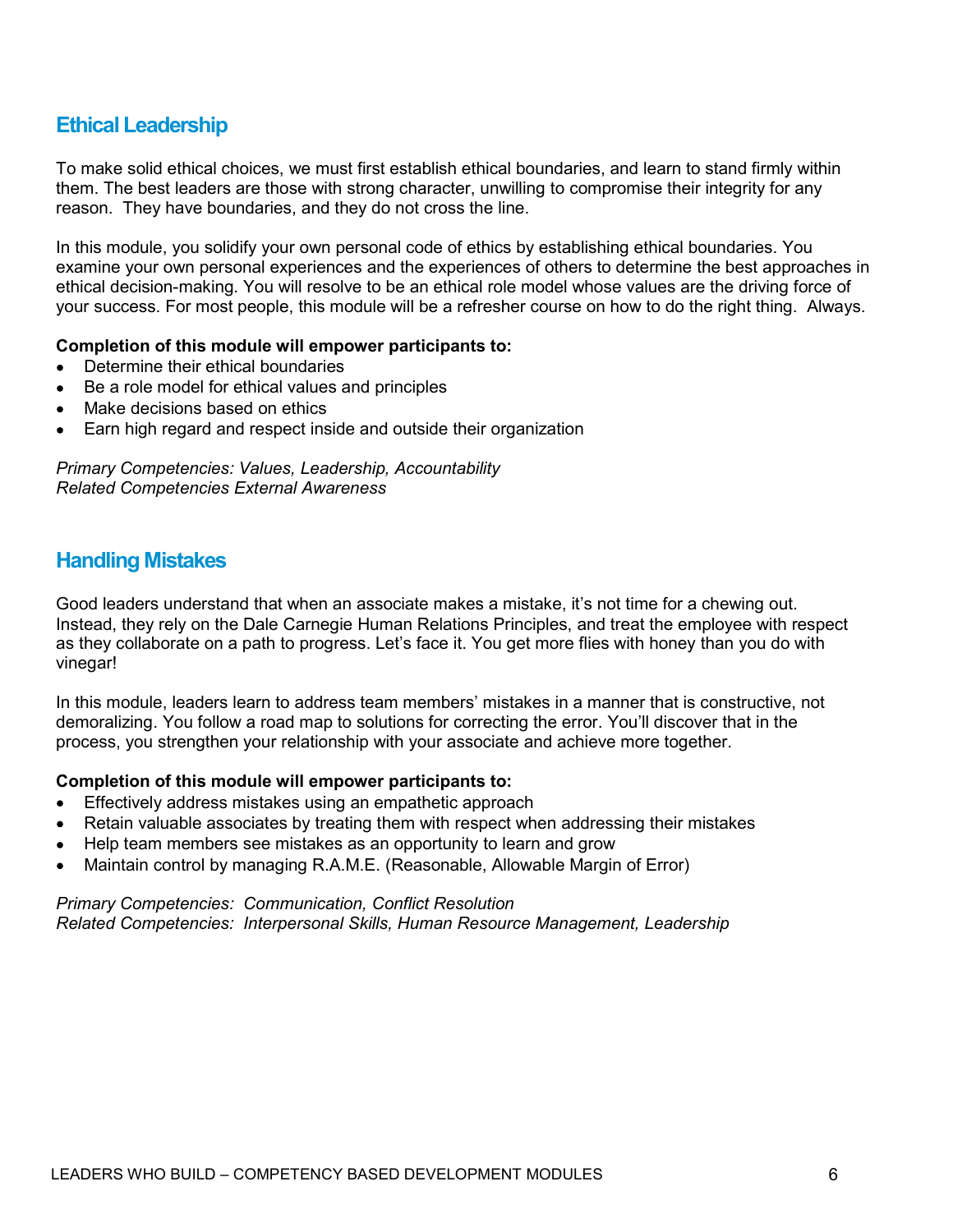### Lead Effective Meetings

Meetings are meant to make your life easier! A team that is on the same page is a team that works smarter. When a meeting is led correctly and effectively, results show. Often an effective meeting may even run short. Proper meeting planning ensures that both you and your team understand everything about the meetings objectives.

In this module we cover the essentials of human resources and the importance of productive meetings. You'll learn the three components of an effective meeting strategy. From the pre-meeting planning, to the post-meeting follow up, we'll have you covered!

#### Completion of this module will empower participants to:

- Inspire participation in meetings from key stakeholders
- Incorporate ways to build cooperation that lead to positive outcomes
- Apply guidelines that set the tone for a productive exchange
- Plan and lead effective meetings

Primary Competencies: Leadership, Interpersonal Skills Related Competencies: Teamwork, Communication, Conflict Resolution

### Leadership Communications

The fundamental role of a leader is to communicate. To inspire, energize, and organize team efforts, leaders must listen, facilitate, and connect. The way a leader communicates is a reflection of who they are: prepared, enthusiastic, skilled, and confident.

In this module you examine three elements of leadership communication: listening, participating in and facilitating meetings, and speaking. You learn how to listen with a purpose, engage others when leading meetings, and speak effectively to create alignment and retain talent.

#### Completion of this module will empower participants to:

- Define the elements of leadership communications
- Strengthen leadership listening skills
- Lead and facilitate communications in meetings
- Speak as a leader to inspire and mobilize team action

Primary Competencies: Communication, Leadership, Professionalism Related Competencies: Influence, Interpersonal Skills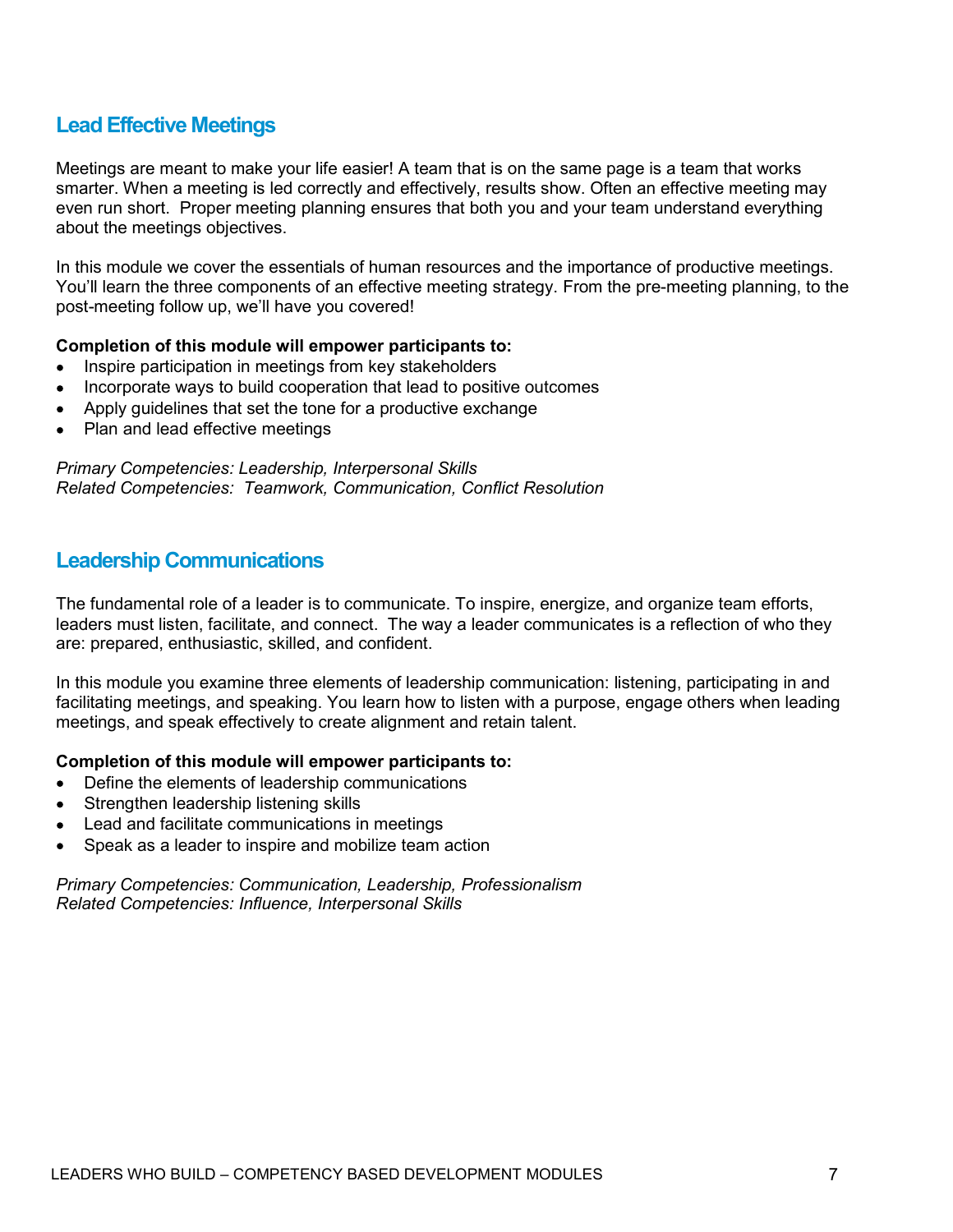# Leadership Styles and Tendencies

Every leader has a different leadership style. Interacting with people with a similar style is easy. The tricky part is communicating with those whose style differs – maybe even the polar opposite of your own! In today's diverse corporate climate flexibility is king.

In this module, leaders analyze four different styles of communicating with others. You explore the different characteristics of each style and determine which one is most like your own. You will focus on accepting a variety of styles to sustain cooperative, inclusive, long-term relationships.

### Completion of this module will empower participants to:

- Identify the characteristics of four Leadership styles
- $\bullet$  Identify their own leadership style
- Work more effectively across styles
- Develop a greater understanding of other Leadership styles

Primary Competencies: Leadership, Adaptability, External Awareness, Related Competencies: Diversity, Interpersonal Skills

# Leading Strong Teams

Sometimes it seems the saying is true—that many people are "born leaders." There are some leaders that appear to develop strong teams wherever they go through whatever task they are assigned. The truth is, people can learn to lead if they have the right mindset, tools, and training.

In this module, you learn the strategies and tools that make managers look like born leaders. You will learn the challenges of leading a diverse group of individuals, and specific ways to turn that group into a cohesive, high-performing team working together toward shared goals.

### Completion of this module will empower participants to:

- Build on characteristics of strong teams for continuous improvement
- Capitalize on individual strengths to take teams to higher levels of performance
- Facilitate the intersection of diverse personalities in strong teams
- Leverage competitive spirit to propel a team's progress

#### Primary Competencies: Teamwork, Leadership

Related Competencies: Results Oriented, Accountability, Interpersonal Skills, Communication, Diversity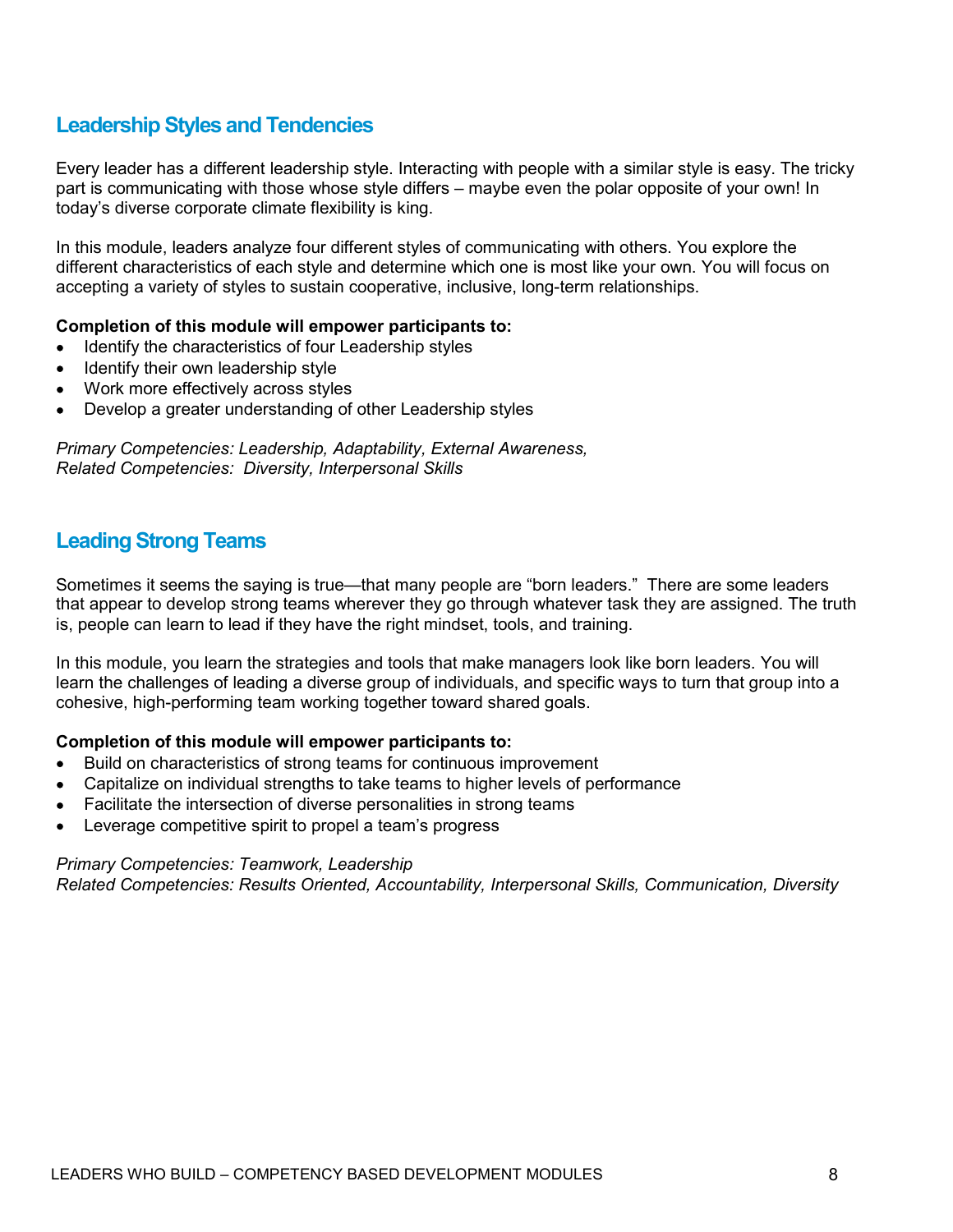### **Motivation**

Money is not always the best motivator. Once you get to know your people their underlying needs and wants, you'll discover what uniquely drives them to higher levels of performance. As leader, it's your job to find out what makes each of your team members tick, then close in on those power sources that motivate them beyond maintaining a position to bringing their best every day. The successful leaders of today recognize the value in understanding all different personality types and taking the time to discover what fuels their people to become the organization's most prized resources.

In this module you learn how to understand the needs and desires of your team and better connect with them using proven Human Relations Principles. You explore each principle and determine how to best apply them to your everyday interactions to inspire action, build trust, and develop the human potential of your organization.

#### Completion of this module will empower participants to:

- Examine work environments and identify current motivation levels
- Identify motivation factors and tools to increase motivation among associates
- Apply human relations principles to build effective relationships and commitment levels
- Accentuate the positive in specific, measurable terms

Primary Competencies: Interpersonal Skills Related Competencies: Leadership

### Motivational Leadership

Whenever you hear about a low performing workforce, it's often the leader who is blamed, for it's highly unlikely for a group of talented professionals to turn out rubbish! What leaders often overlook is the fact that a powerful team is only as strong as their leader and the environment the leader creates for them. It has been proven repeatedly that team members who are inspired and supported by a caring leader outperform others in efficiency, effectiveness, and creativity.

This module takes a look at the many ways leaders can mold a work environment into an inspirational think tank. Stimulating your team to grow on an individual level demonstrably increases morale and productivity as a whole. Using Dale Carnegie's famous principles as your own motivational tool belt will help you develop the textbook environment for your team to create, participate, and repeat.

#### Completion of this module will empower participants to:

- Recognize the leader's role as a motivator
- Develop greater awareness of drivers that motive individuals
- Recognize the relationship between expectations and motivation
- Align individual motivators with organizational goals

Primary Competencies: Leadership, Influence, Teamwork Related Competencies: Human Resource Management, Results Oriented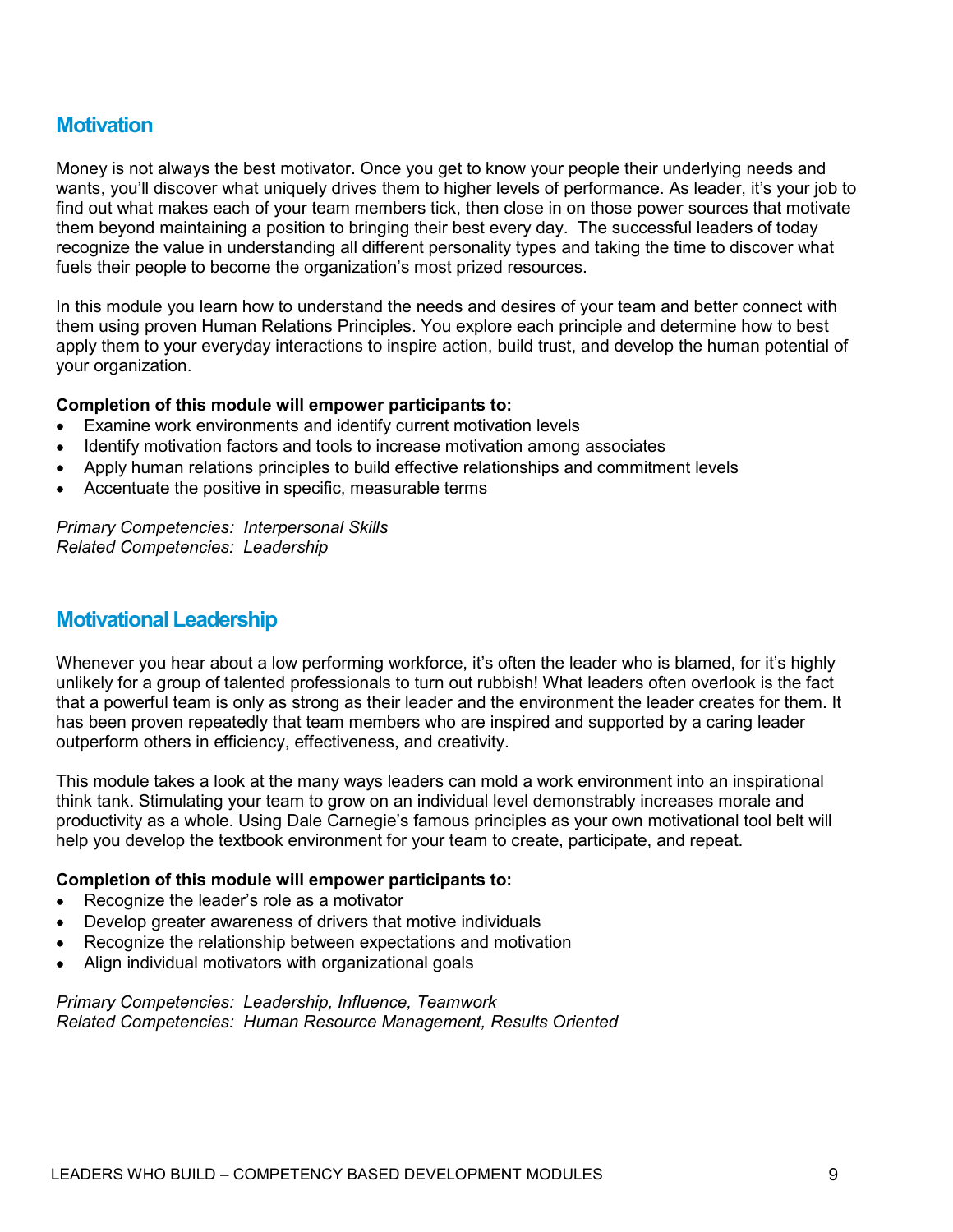### Performance Defined

If you want to be able to hold someone accountable, you need to first make certain they understand what's expected of them, and then give them ideas on how to best deliver. Goals drive performance, and plans propel goals.

In this module, you learn to create clear and specific performance expectations that support your organization's vision and objectives. You will be able to communicate expectations clearly, both verbally and in writing. You will gain tips on how to align areas of responsibilities with the knowhow and skills to create positive energy and outcomes.

#### Completion of this module will empower participants to:

- Develop a structured document that defines performance expectations
- Communicate expectations in a clear and meaningful way
- Identify key skills, knowledge, and abilities essential to job performance, and match talent to task
- Translate business objectives into daily activities with measurable results

Primary Competencies: Management Controls, Human Resource Management Related Competencies: Initiative, Leadership

### **Planning**

Having a vision is creative. Having a vision and executing a plan to move it forward, is leadership. Outstanding leaders know how to successfully communicate their vision, gain acceptance of that vision, and prioritize the tasks and methods necessary to turn the vision into a reality. Planning. Planning. And more planning.

In this module, you examine an eight-step planning process that describes the steps necessary to turn a vision into reality. You discover ways to communicate the vision in a clear, compelling manner, and you learn to implement a plan to achieve the best results.

#### Completion of this module will empower participants to:

- Understand the value of proactive approach to leadership
- Describe a vision in clear, specific, compelling terms
- Identify the steps necessary to transform a vision into action
- Implement a plan with clearly defined communication goals

Primary Competencies: Vision, Results Oriented Related Competencies Decision Making, Management Controls, Leadership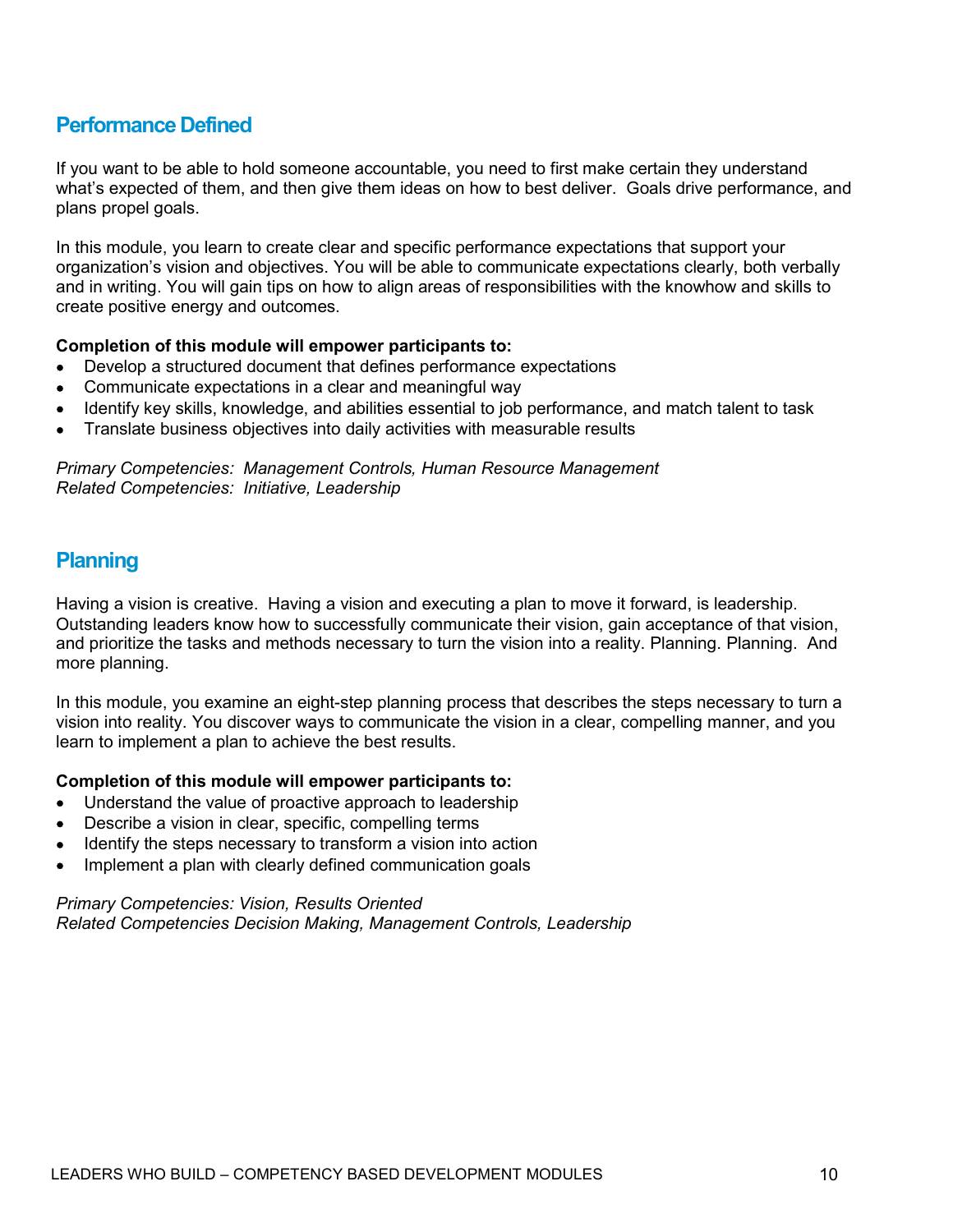# Share the Glory

Sharing the glory is not just a nice thing to do, it's the right thing to do. Recognizing and rewarding people is a necessity for maintaining morale and motivation. The good news is that sharing the glory is easy to do and yields both immediate and long-term returns. When credit is given where and when it's due, desired behaviors get reinforced and repeated, and leaders get respected.

This module explores why recognition is so important and how to do it most meaningfully. Leaders develop ways to share the glory that benefit both the organization and the employees. Most importantly, they will plan and practice a method of recognizing people and teams in a formal and public setting.

#### Completion of this module will empower participants to:

- Identify opportunities to set a leadership example by sharing the glory
- Practice sharing the glory in meaningful ways
- Identify the impact that sincere recognition has on morale and retention
- Encourage desired behaviors through recognition and reward

Primary Competencies: Teamwork, Leadership Related Competencies: Influence, Professionalism, Results Oriented

### Strategic Planning

It does not take much to be convinced of the importance of planning. Examples abound with organizations that have thrived or failed due to adequate planning or lack thereof. Organizations can either create their own destiny or be at the mercy of the moment. The difference comes down to a strategic plan that defines a destination and provides a roadmap to reach it.

This module explores the differences between strategic and tactical planning. Participants specify the core competencies that provide their organization's competitive advantage and apply those natural strengths toward a strategic plan that lays out the required actions.

### Completion of this module will empower participants to:

- Identify the differences between strategic and tactical planning
- Jump start their organization's growth by developing a strategic intent and plan
- Leverage the organization's core competencies identified during the module
- Assess the current state using SWOT Analysis

Primary Competencies: Leadership, Decision Making, Change Management Related Competencies: Vision, Values, Teamwork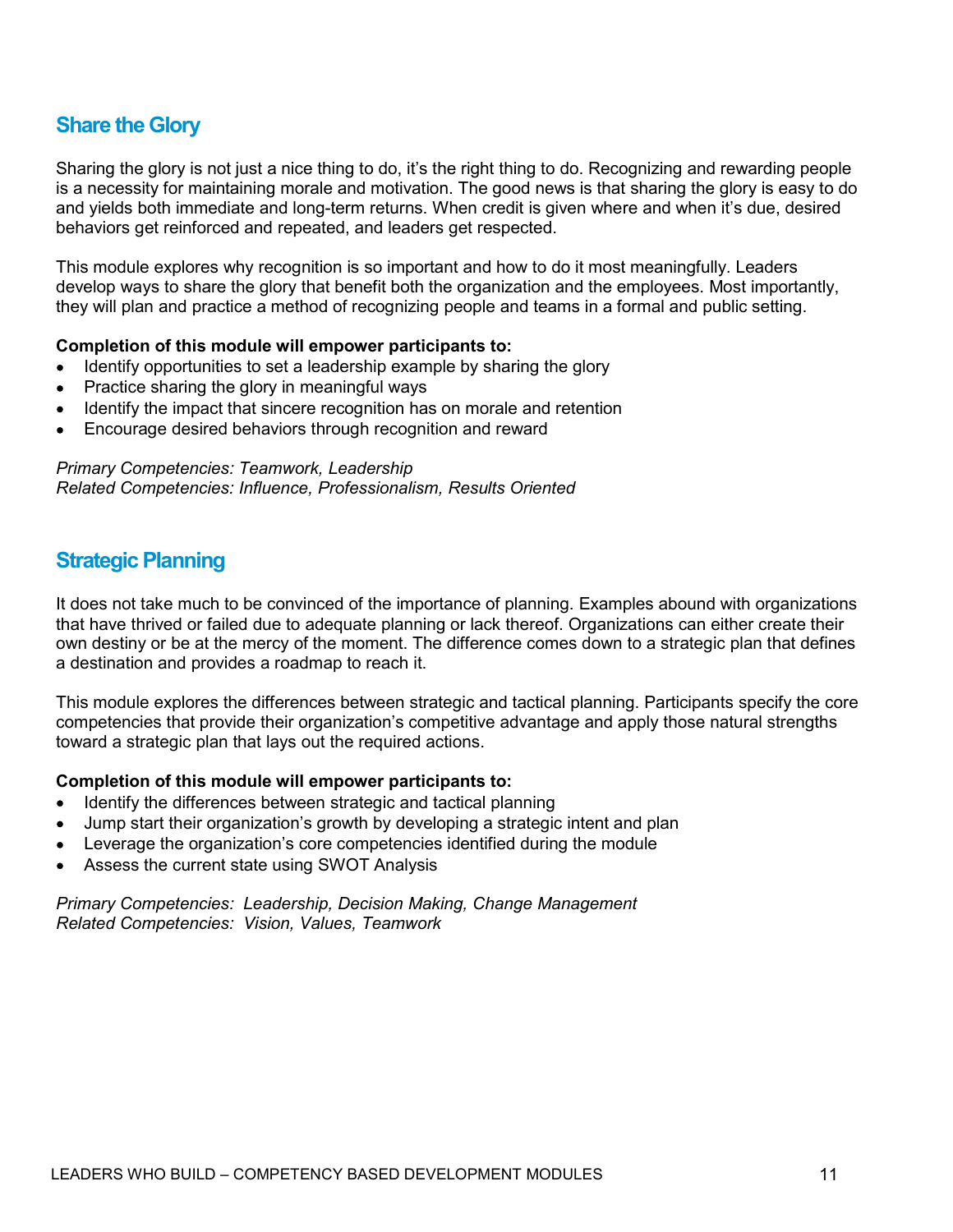# Time Control to Work on Your Business

It's easy to get caught up in routine activities when you should be focusing on moving the business forward. Effective managers need to be able to balance all the competing priorities and focus on the tasks that will have the most impact.

In this module, you examine the differences in controlled and uncontrolled time so that you can focus on top priorities, rather than issues of lesser importance. You analyze how you spend your time and look for ways to delegate routine tasks, so that you can balance operational and developmental areas. Then you will learn how to add two hours to every day.

### Completion of this module will empower participants to:

- Manage routine operations while focusing on future growth
- Understand the difference in routine, problem solving, and developmental activities
- Identify differences between controlled and uncontrolled time
- Make the most of their time by discerning and addressing priorities

Primary Competencies: Initiative, Results Oriented Related Competencies: Vision, Stress Management

### Time Management

No matter how hard you try, you can't make more time. You simply have to make better use of the time you have. The key is to invest your time in the most productive way that will yield the best results.

In this module, you first analyze where your time is spent. Are you focused on the task at hand, or are you really spending a little too much time around the water cooler? Once you have a clear picture of how your time is lost, you'll have a better idea of how to adjust your routine. You will be given specific tools and methods that help people stay focused, reduce procrastination, and empower you to reach your goals – on time!

### Completion of this module will empower participants to:

- Understand how their time is spent
- Overcome time management obstacles and work more efficiently
- Apply tools to plan, organize and manage their time
- Leverage time and increase productivity, working smarter, not harder

Primary Competencies: Management Controls, Initiative Related Competencies: Human Resource Management, Leadership